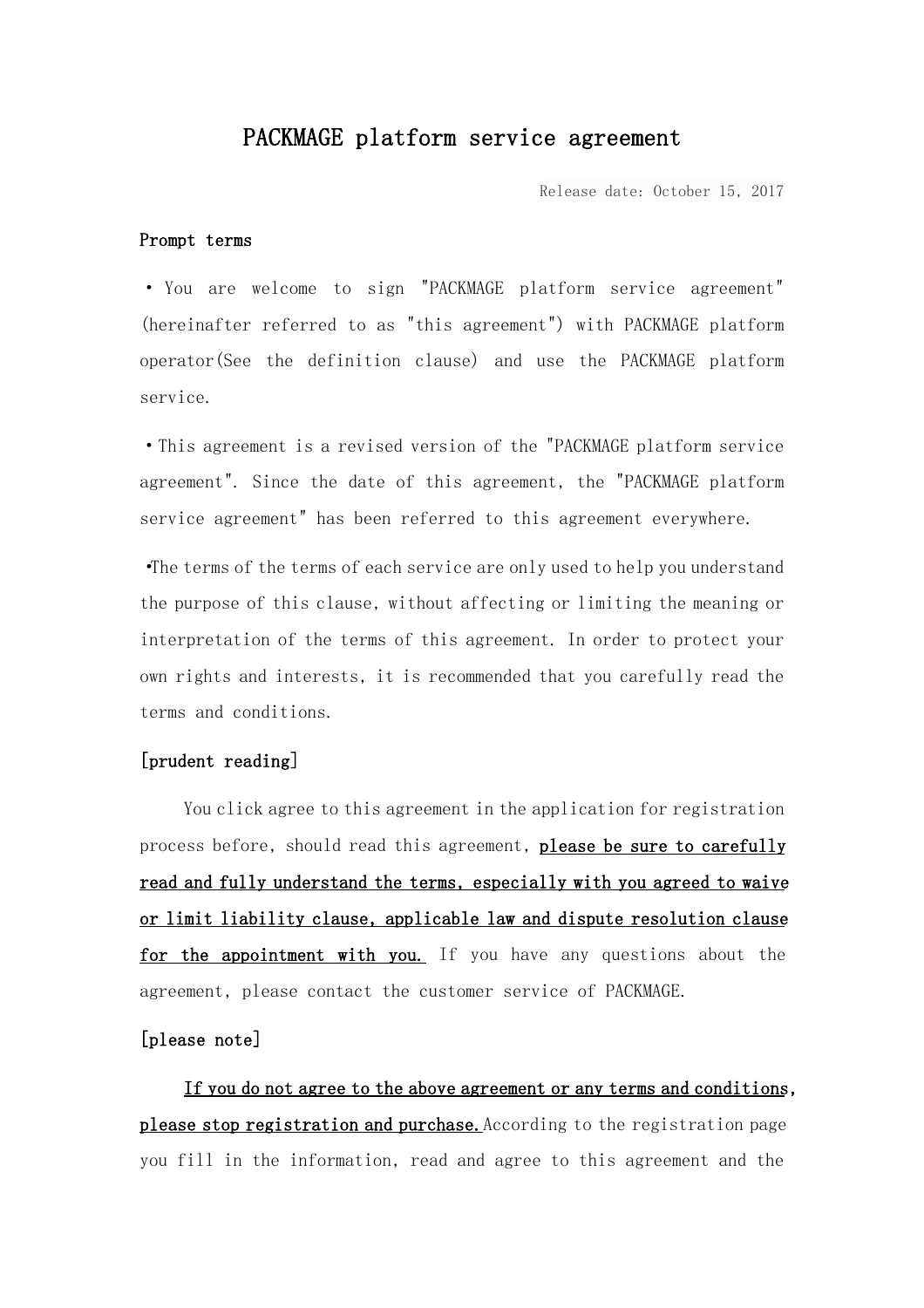completion of all the registration procedures, which means you have fully read, understand and accept the entire contents of the agreement, and agree with PACKMAGE, become a "user" of PACKMAGE platform.

#### I. related definitions and explanations:

1. PACKMAGE: is PACKMAGE THECNOLOGY CO.,LIMITED(hereinafter referred to as "the company") has a service brand, members of the public can through the brand to determine relevant for the company or its recognition in the product or service from the PACKMAGE platform operators.

2. Packmage Platform (hereinafter referred to as "platform"): Refers to the company enjoyed by the domain name for the "www.packmage.com" or "www.packmage.net", and is committed to packaging product design and E-commerce sites and clients.

3.Platform services:is to point to in for the company based on the Internet, to contain the PACK MAGE website, such as the client, various forms, including the future technology development of a new pattern of services) to you and PACK MAGE platform operators to provide various services, and ultimately contribute to platform between the user and the platform operator packaging products sales or service agreement.

4. Packing box products or services: It refers to the specific product or service provided by the platform operator to the user. The product or service is different from the platform service. The service provider is the platform operator and the service receiver is the user.

5. Platform operator: The platform operator refers to the packaging and printing enterprises that use the platform to serve the products or services of the packaging boxes.

6. The same user: Use the same authentication information or platform to check that the actual control of multiple PACKMAGE accounts is the same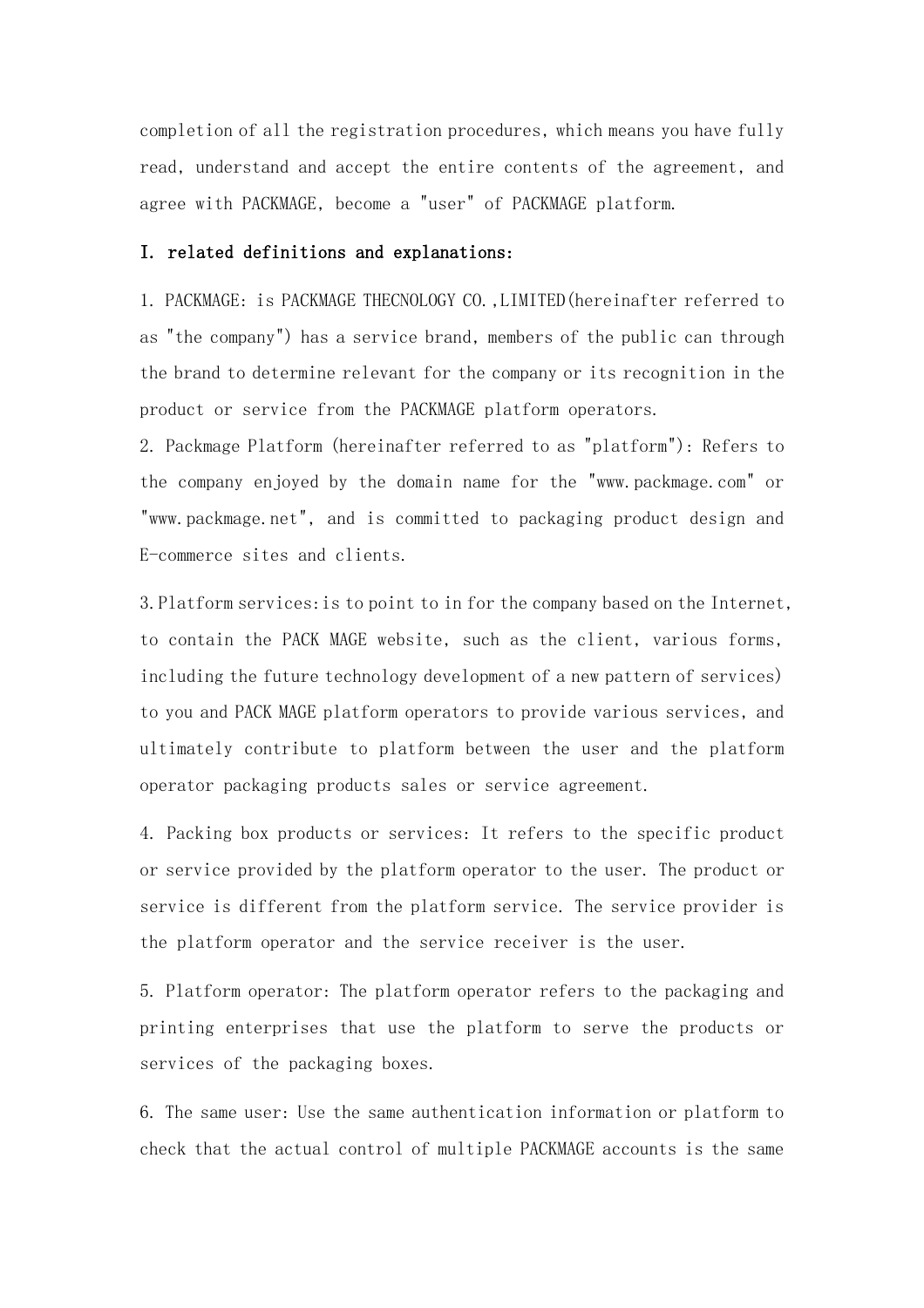user.

#### Ii. Scope of the agreement

#### 1.Contract subject

[equal subjects] The service agreement of this platform is concluded by you, the platform operator and the company, and this agreement has the effect on you, the platform operator and the company.

[subject publicity] Using platform domain operators are likely to happen with you, in the order screen, can refer to public license information and certification information, payment system is shown in the certification body that is packaging products sales or service agreement with you platform operators. Under this agreement, the platform operator can be adjusted according to the business platform and change, change after the platform operator to perform this agreement, together with you and provide you with services, the platform operator changes will not affect your rights under this agreement, the platform operator may provide a new packaging for a product or service and the new, if you use the new packaging of products or services, together with you as you agree to the new platform operators perform packaging products sales or service agreement. When a dispute arises, you can determine the subject and dispute of your performance according to your specific service and specific behavioral objects that affect your rights and interests.

2. The supplementary agreement

Due to the high-speed development of the Internet, you, platform operators and for the company's agreement this platform in the listed terms and not a complete list and cover three sides, the rights and obligations of the provisions of the existing also can't guarantee completely accords with the demand of future development, therefore,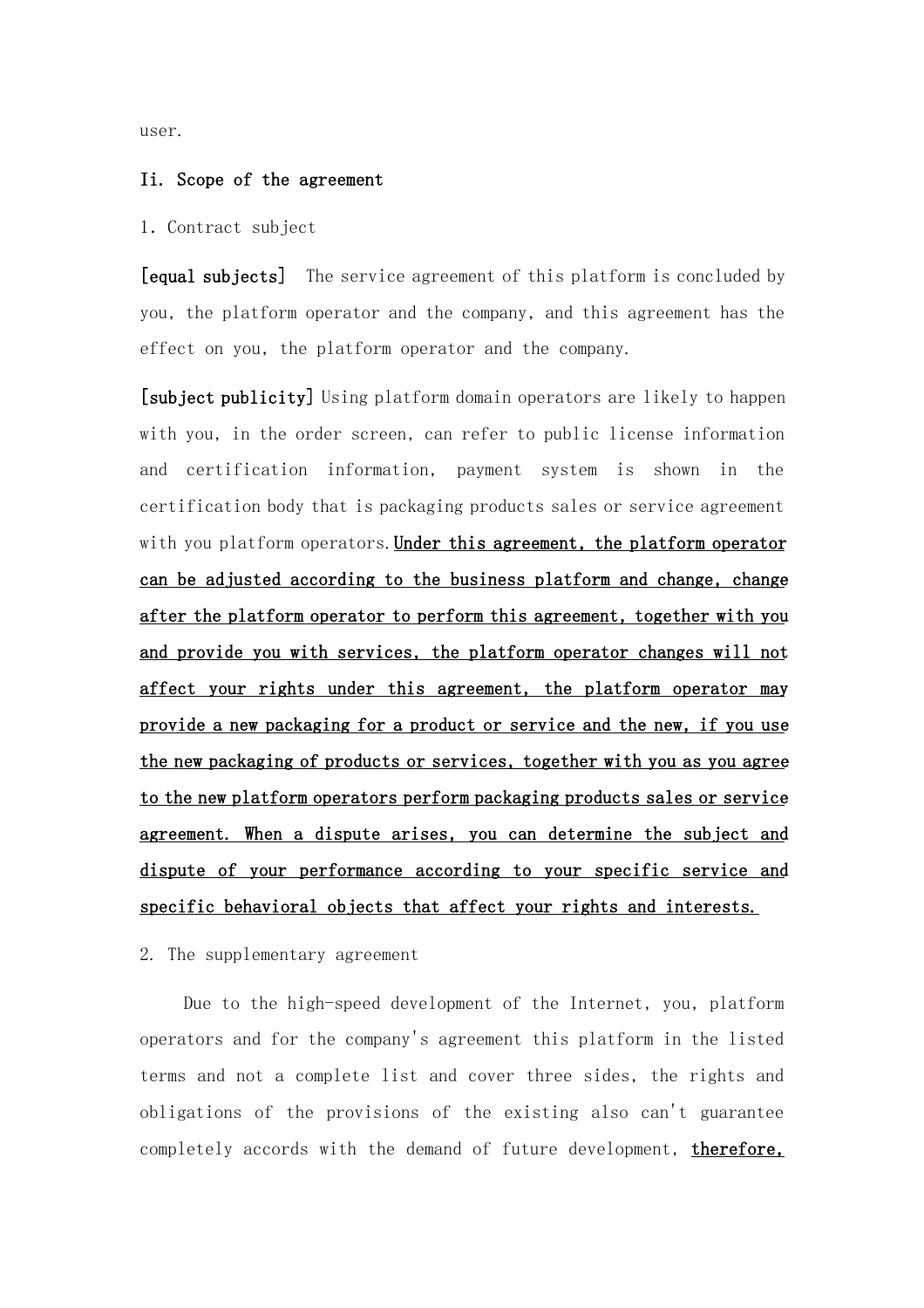platform legal notices and privacy policy and rules are the supplementary agreement of this agreement, and this agreement is an integral and has the equal legal effect. If you use the platform service, you agree to the above supplementary agreement.

# Iii. Account registration and use

1. User qualification

You confirm that you have the capacity to act in civil behavior before you start the registration process using the PACKMAGE platform. If you do not have the capacity for civil conduct that is commensurate with your actions, you and your guardian shall bear all the consequences resulting from the law.

In addition, you also need to ensure that no countries, international organizations or regional trade restrictions and sanctions or other laws, regulations and rules to object, otherwise you might not be able to register and use normal PACKMAGE platform service.

2. Account description

[account acquisition] After you fill in the information, read and agree to this agreement and complete the registration procedure, you can obtain the PACKMAGE platform account and become the user of the PACKMAGE platform. Platform allows each user to use only one account, if you have any evidence or for the company according to the rules of the platform in the judgment, you have not registered or inappropriate use of multiple platforms account, available for the company in the platform to freeze or closed account, cancel the order and refused to provide services, such as to losses for the company and related party, you also shall bear the corresponding liability to pay compensation.

[account usage] You have the right to access the PACKMAGE platform using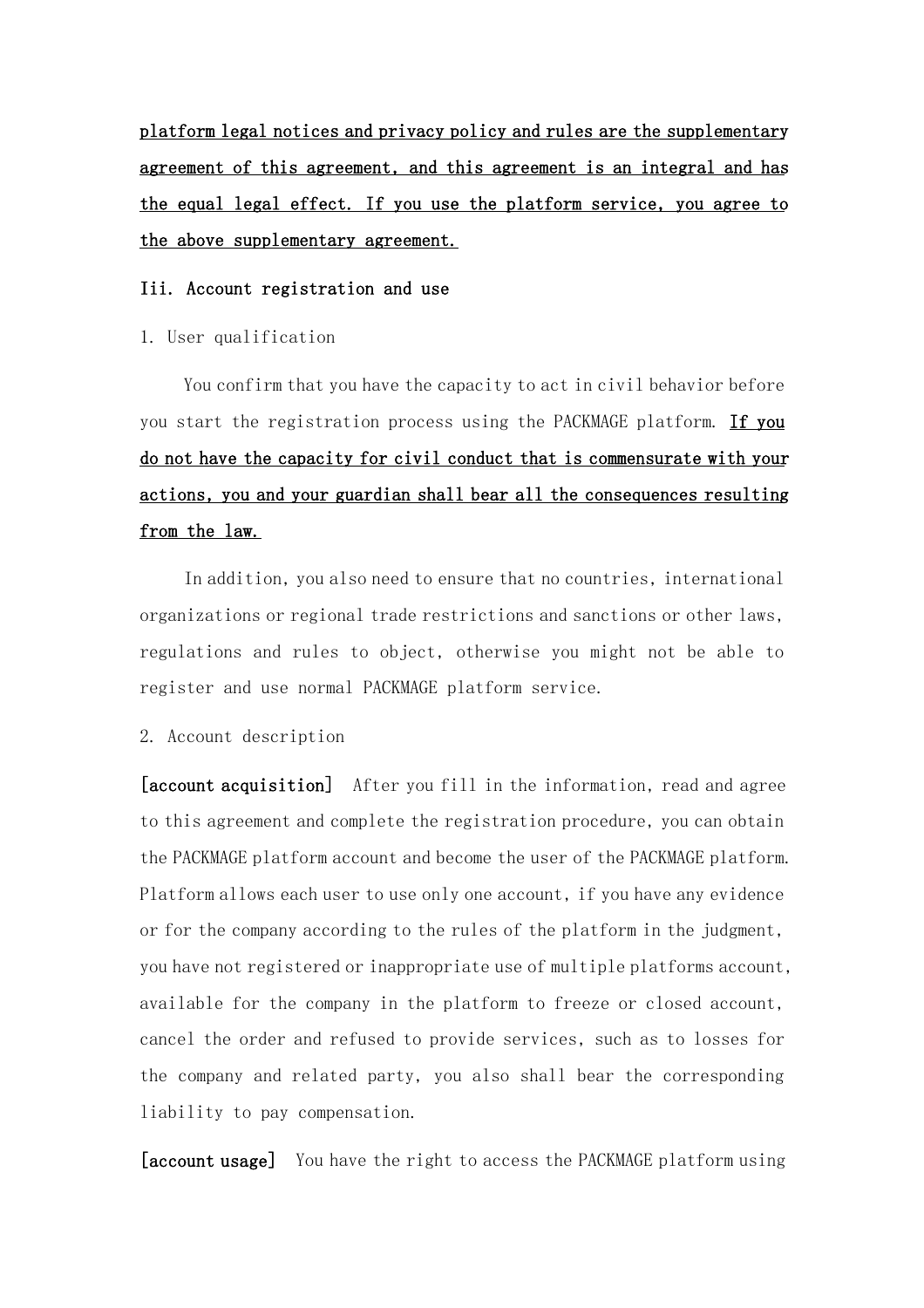your confirmed account and your password (account and password synthetic "account"). Because your PACKMAGE account is related to your personal information and the business information of the PACKMAGE platform, your platform account is only for your own use. Without the consent of the company, you may not be able to authorize a third party to use your PACKMAGE or to obtain information from your account directly or indirectly. According to the rules of the platform for the company in terms of default decision procedures and standard to judge the use of your account may endanger the security of your account and/or PACKMAGE platform of information security, in the company can refuse to provide the corresponding platform services or termination of this agreement.

[account transfer] You may transfer your account only if there is a legal stipulation, a judicial decision or an agreement with the company. Your account has been transferred and the rights and obligations under this account are transferred together. In addition, your account shall not be transferred in any way, otherwise the company shall have the right to hold you liable for breach of contract, and all the responsibilities arising therefrom shall be borne by you.

[real-name certification] For platform operators, in order to make better use of the platform service and guarantee account security, the company may require you to complete the real-name certification according to the payment and settlement requirements and the law.

[non-active account recovery] If your account meets the following conditions, the company can recycle your account, your account will not be able to login to the platform, and the corresponding service will be terminated at the same time:

(1) for six consecutive months, not used in the login platform and Packmage CAD software;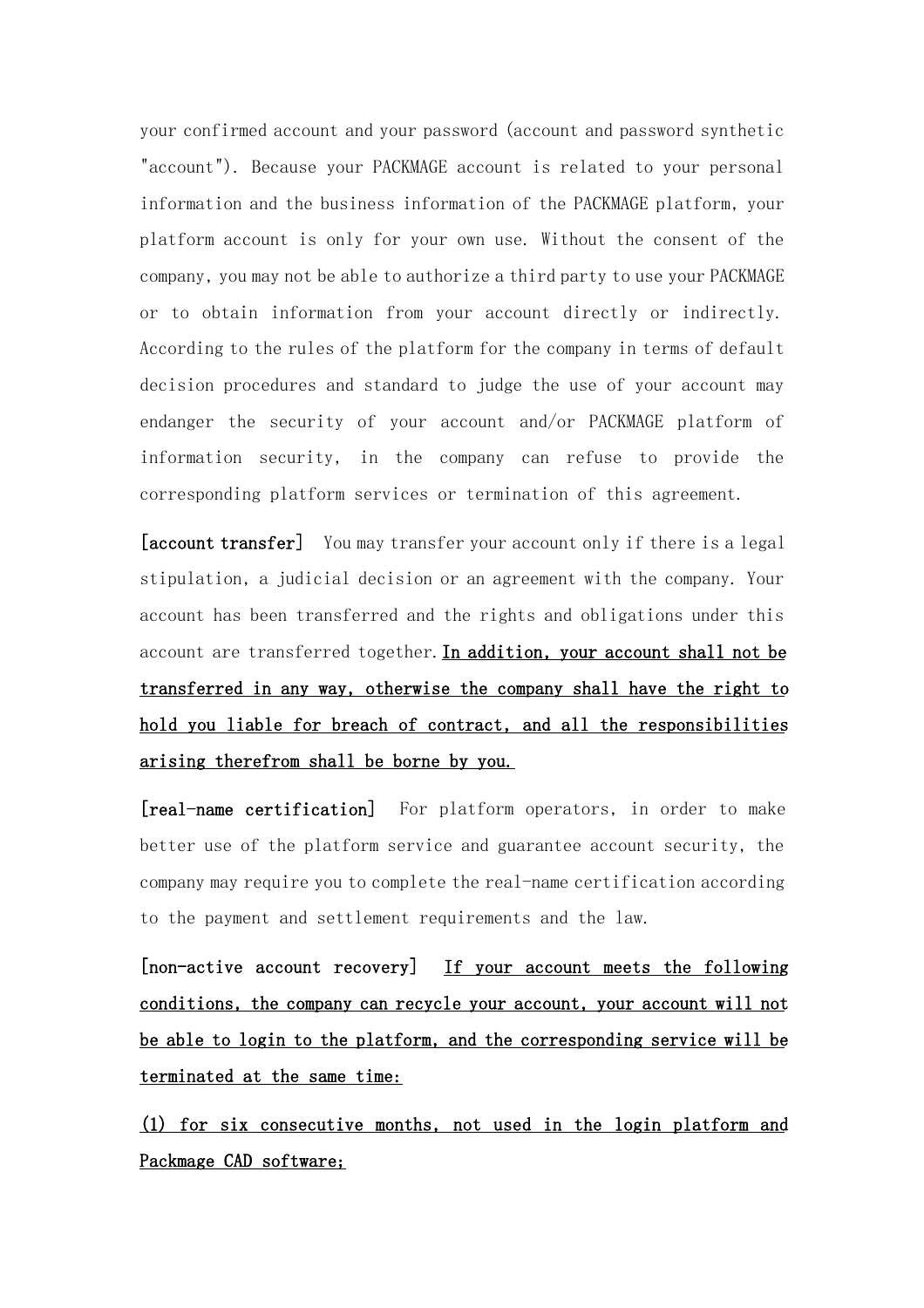### (2) there is no valid business that has not expired.

3.Registration information management

(1) when using the platform service, you shall, in accordance with the platform of the page, provide your information prompt accurate, complete, including your name and email address, phone number, address, etc.), in order to contact you for company or platform operators. You understand and agree that you are obligated to maintain the authenticity and validity of your information.

(2) you should update the information you provide, shall be specified in the legal requirements for the company as a platform service provider must verify the information for some users, for the company will be in accordance with the inspection on your information to verify, you shall cooperate in providing the latest information, true, complete and effective.Such as in according to the last time you provide information for the company to contact you failed, you did not provide timely information according to requirements of the platform, the information you provide obvious false or administrative judicial organ to verify the information you provide is invalid, you will do so for you, the others and with all the losses resulting from the adverse consequences for the company. Company can sent you ask or request for rectification notice, and ask you to authentication, to suspend, terminate the provide some or all of the platform service for you, in this is not liable for the company.

#### 4.Account security specification

[account safekeeping obligation] Your password for your account is set up and kept by you, and the company will not ask you to provide your account password at any time. Therefore, it is recommended that you take care of your account and ensure that you log out at the end of each session and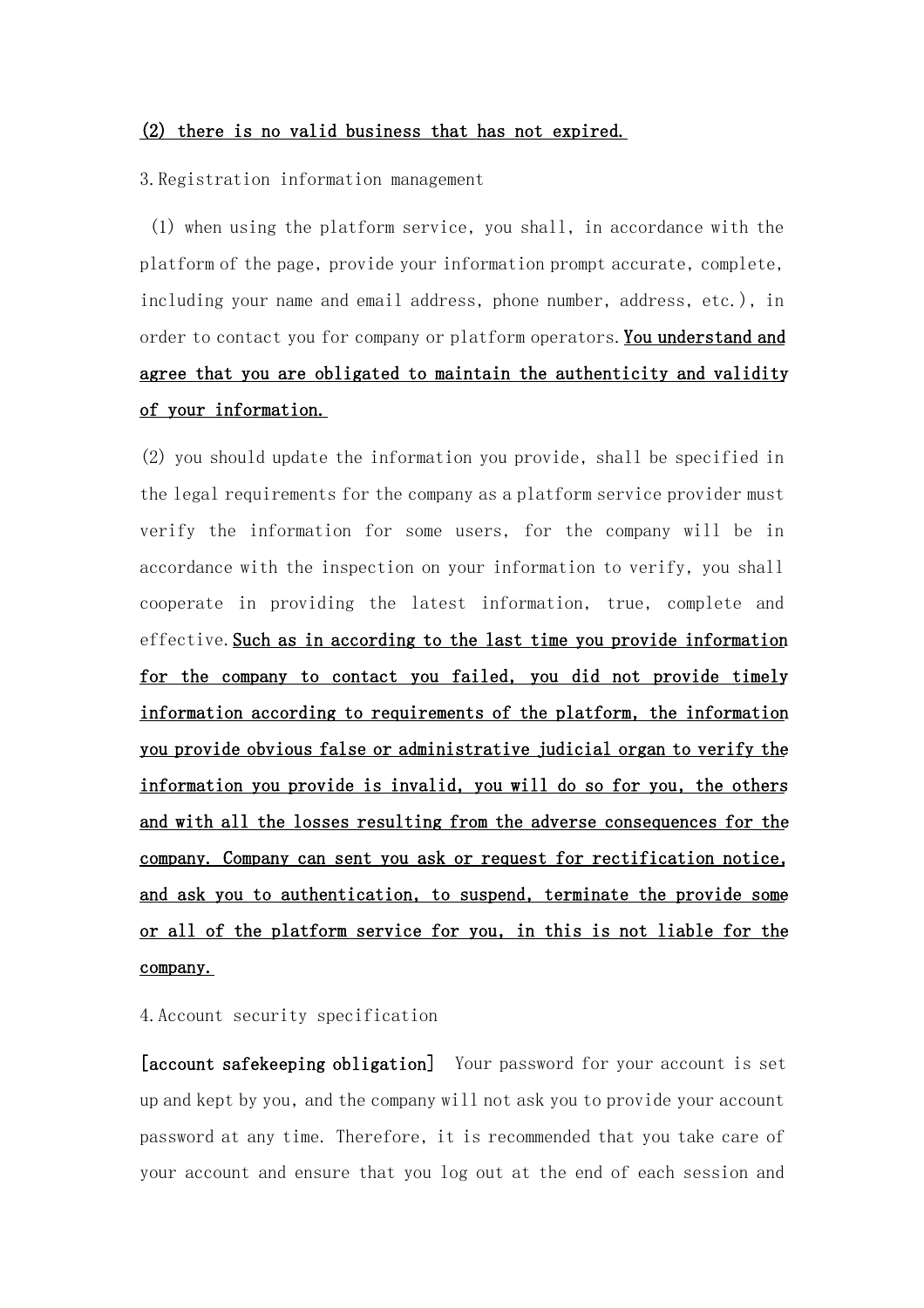leave the platform in the right way.Account because of your active disclosure or because you others attack, such as fraud behavior lead to the loss and consequences, the does not assume responsibility for the company, you should be through the judicial, administrative and other relief way of recourse against the tortfeasor.

[account behavior responsibility] Except for the company at fault in your response to all actions under your account (including but not limited to all kinds of agreement, release information, to purchase goods and services and the disclosure of information, etc.).

[Daily maintenance instructions] If found any unauthorized use of your account login platform or other may cause your account stolen, lost, it is recommended that you immediately notify platform staff, your understanding for the company to take action against any request you need reasonable time, and should you request and the action for the company in May not be able to avoid or prevent the formation of the consequences of infringement or expand, except for company legal fault in the is not liable for the company.

## Iv. Platform service and specification

[overview of service] You have the right to enjoy the purchase and evaluation of packing box products and/or services on the platform. The platform provides a wide range of services, and you can visit the platform.

1.Packing box products and/or service purchase and evaluation

[Packaging products and/or services purchase] When you on the platform to purchase goods and/or services, please be sure to confirm the purchase price of the product, quantity, type, specification, size or service time, contents, requirements and other important issues limiting, and in order to verify the information such as your contact address, telephone,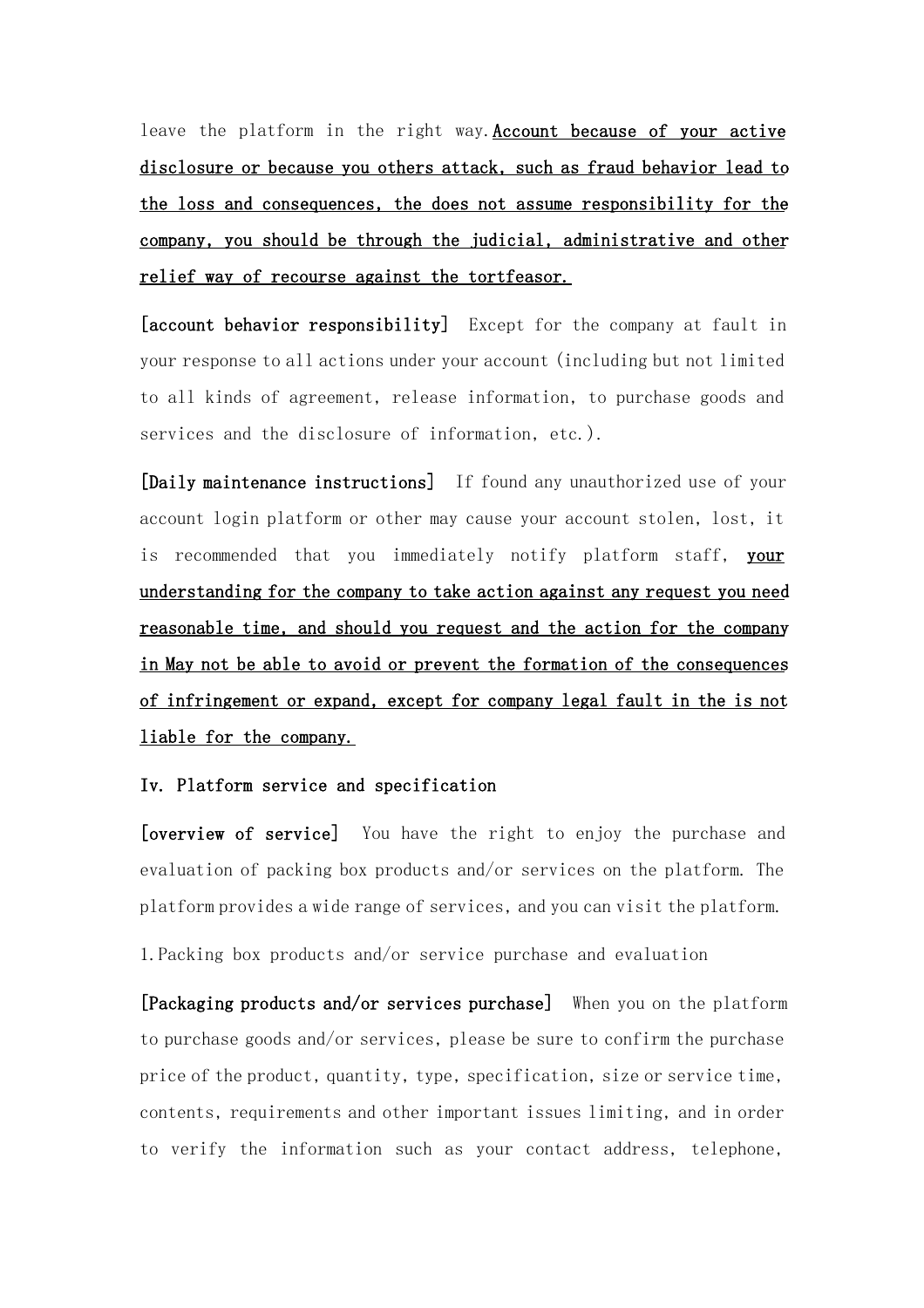# consignee.If the consignee you filled in is not your own, the legal consequences of the consignee's behavior and meaning are borne by you.

Your purchase behavior should be based on real consumption demand. You should not have the behavior of maliciously purchasing goods and/or services and disrupting the normal trading order of the platform. Based on the need to maintain the transaction order and transaction security of the platform, the company can actively execute the closing of related transaction orders and other operations in the above situations.

[Evaluation] You have the right to evaluate the platform operators who have reached a deal with you in the evaluation system provided by the platform. You should understand, you on the platform of evaluation information is public, if you don't want to in the assessment information to disclose your identity information to the public, you have the right to choose through the anonymous form evaluation content.

Your all evaluation activities shall comply with the rules of the platform, the relevant provisions of the evaluation content should be objective truth, and should not contain any foul language, scatological, advertising information, and the laws and regulations and other prohibitive information specified in this agreement; You should not use improper means to promote credit or use evaluation rights to threaten and blackmail other users. The company may, in accordance with the rules of the platform, delete or block the evaluation information generated by the above actions.

2.Transaction dispute resolution

[trade dispute resolution approach] If you are in dispute with the platform operator during the platform transaction, either of you or the platform operator has the right to choose the following solutions: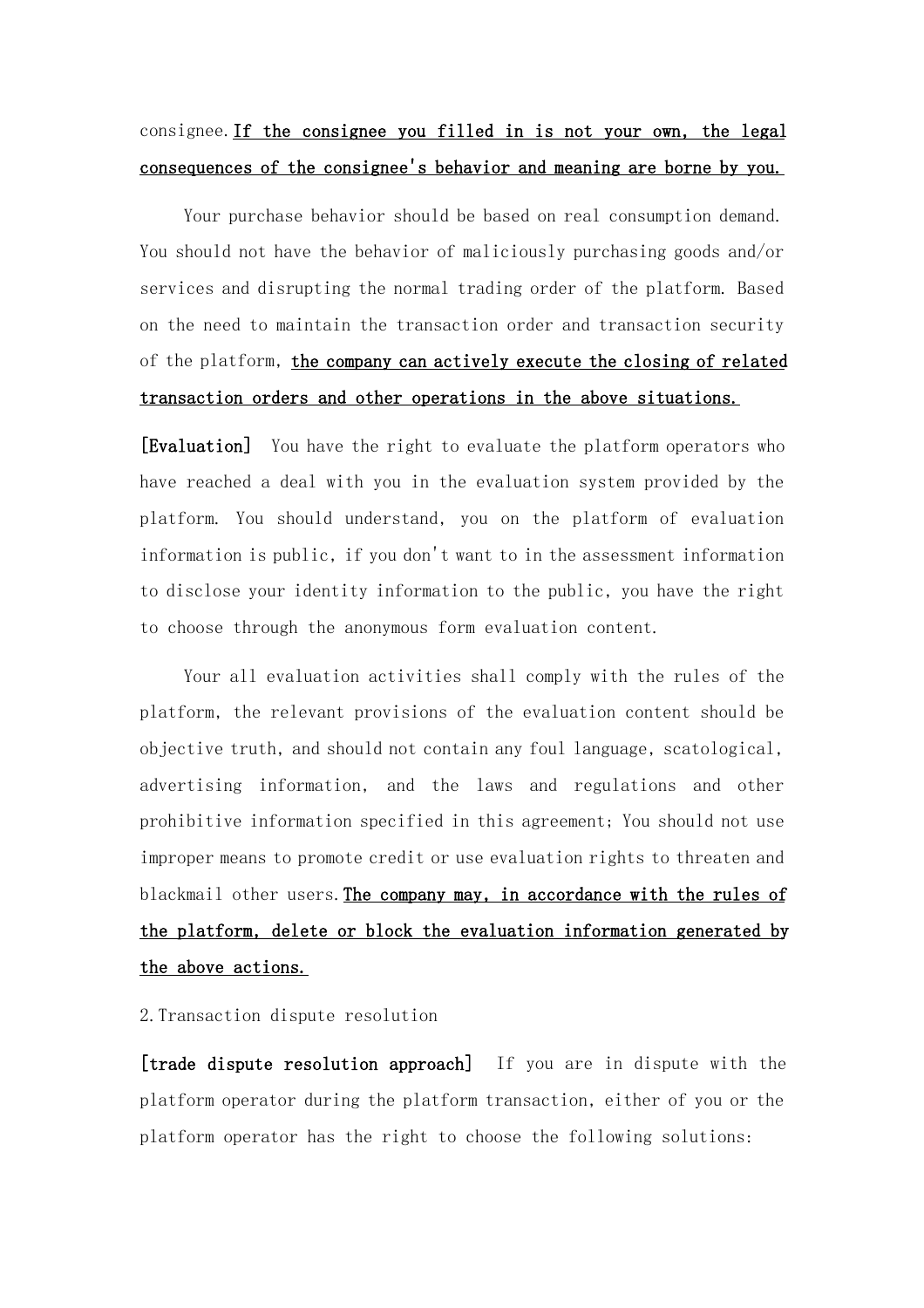(1) to negotiate independently with the other party;

(2) use of the dispute mediation service provided by the platform;

(3) request the consumer association or other mediation organizations established according to law to mediate;

(4) to complain to the relevant administrative department;

(5) submit to the arbitral body for arbitration according to the arbitration agreement reached by the other party (if any);

(6) bring a lawsuit to the court.

[platform mediation service] If you use the platform dispute mediation services platform based on rules, say you agree and willing to perform platform customer service or public judges ("mediation") as an independent third party according to its know to dispute the facts and in accordance with the rules of the platform of the mediation decision (including adjusting the order to dispute the transaction status, the clearance of all or part of payment to deal one or both parties, etc.). In front of the platform the mediation decision, you can choose the (3), (4), (5), (6) way (hereinafter referred to as "other dispute processing way") to settle to suspend dispute mediation services platform.

If you are not satisfied with the mediation decision, you still have the right to take other dispute processing way to settle, but has not obtained through other dispute processing way before the final decision, you still should perform the mediation decision.

3.Cost

The service provided by the company for the company has paid a great deal of cost, except for the platform express fee business, the platform service provided by the company to you is currently free of charge. Such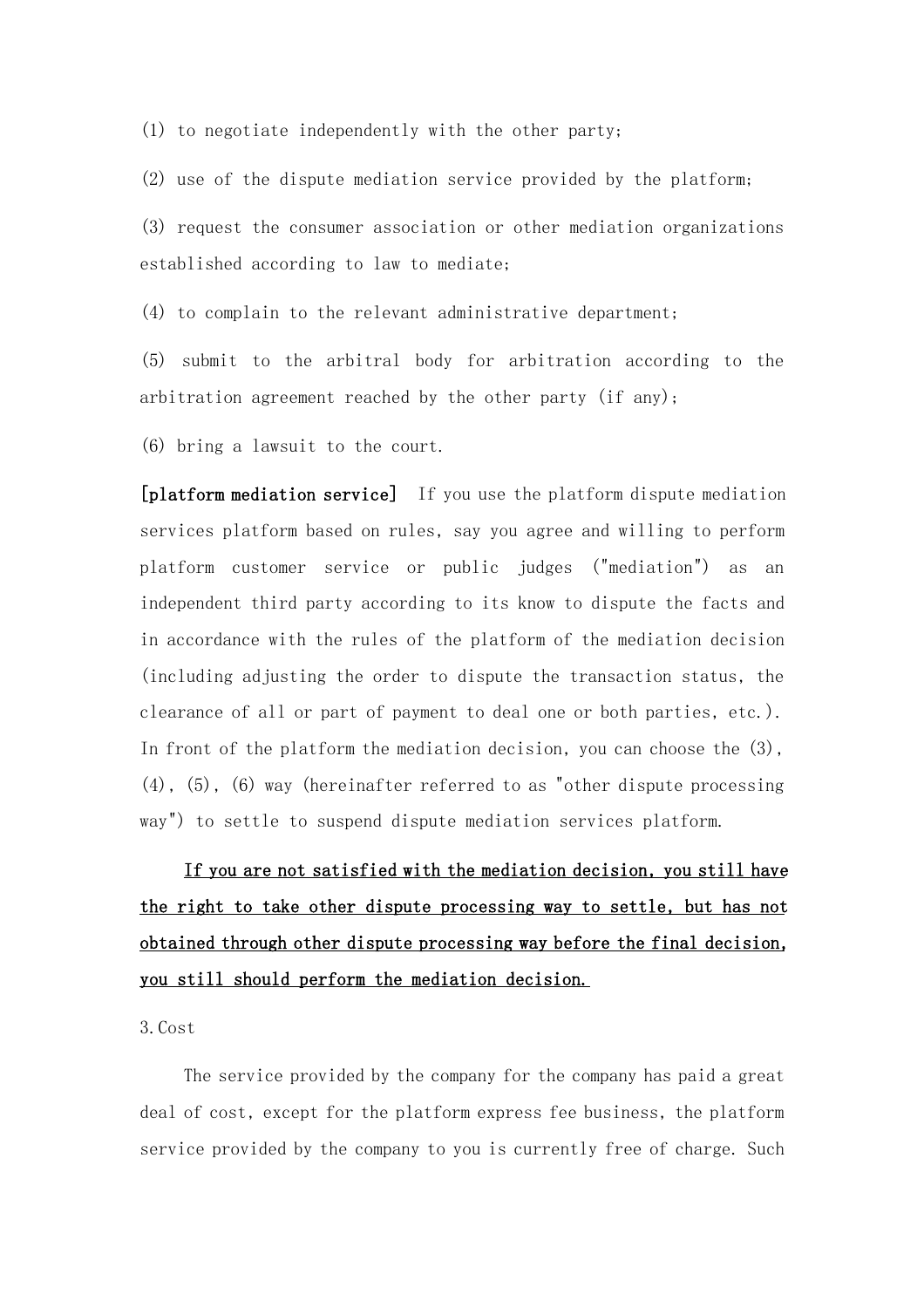as reasonable to charge you for the company in the future, will take reasonable means for the company and with enough reasonable deadline in advance through the legal procedure and inform you in article 8 of the agreement agreed by the way, make sure you have adequate choice.

4.Limitation of liability

[Force majeure and third party reasons] In basic guarantee obligations in accordance with the law for the company, but for the following reasons lead to the obstacles of the contract, to perform the flaws, delay or to perform content change situation, for the company does not undertake the corresponding liability for breach of contract:

(1) force majeure factors such as natural disasters, strikes, riots, wars, government ACTS and judicial decrees;

(2) due to power supply failure, communication network failure and other public service factors or third party factors;

(3) in the case of management of the company in good faith, due to routine or emergency equipment and system maintenance, equipment and system failure, network information and data security, etc.

[massive information] The company only provides platform service to you, and you understand that the information system platform operators of the platform release themselves, and there may be risks and defects. The company will establish the relevant inspection and monitoring system according to law to ensure your legal rights and good experiences on the platform. At the same time, given the platform with huge amounts of information and information under the network environment and the characteristics of physical separation, unable to go through for the company in packaging products and/or service information, unable to go through exchanges involving packaging products and/or service quality,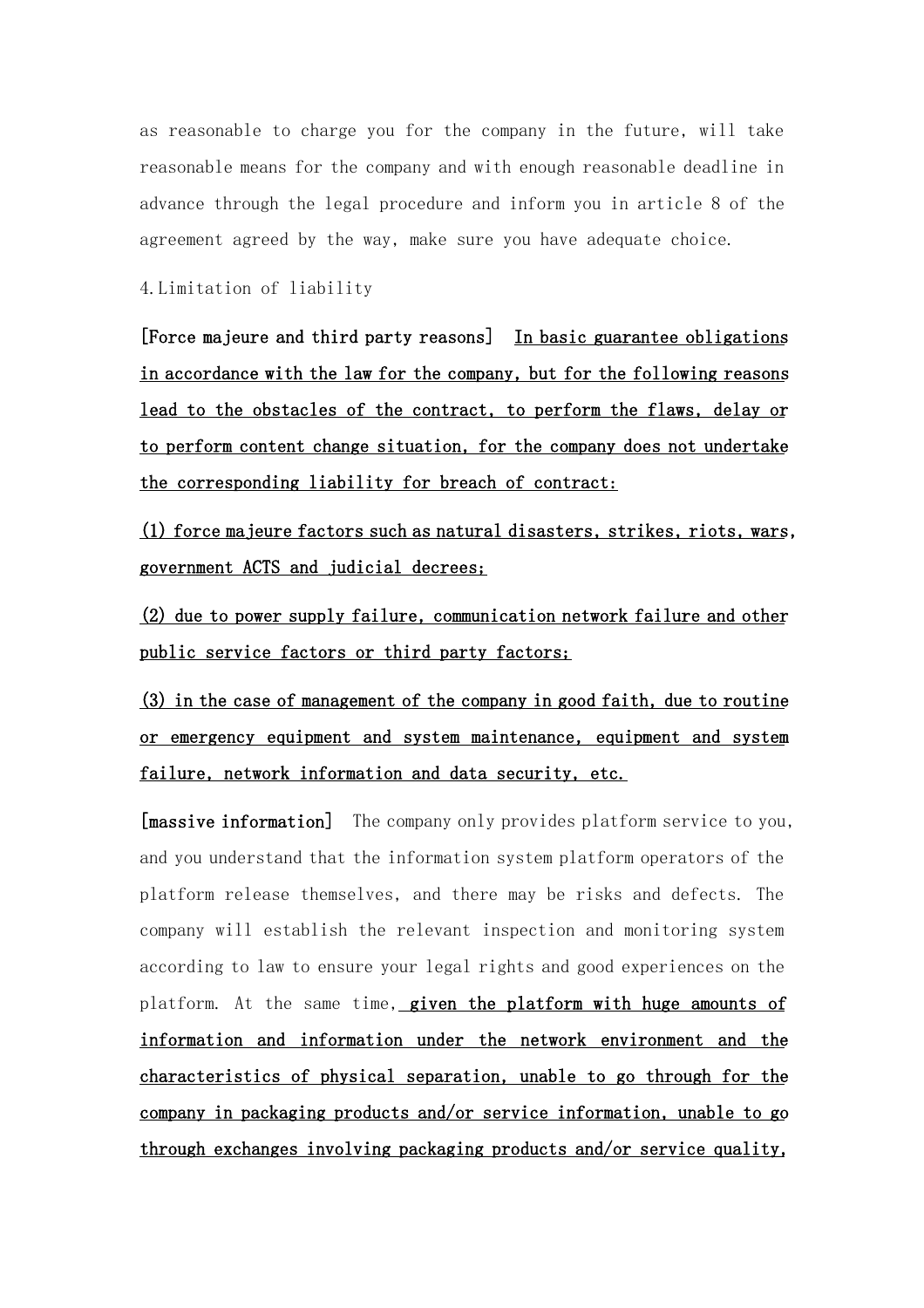# safety and legality, authenticity, accuracy, you should be careful to judge.

[mediation processing decision] You and platform operator understands and agrees that, in the dispute mediation services, platform service, public judges are not professional, can only to ordinary people's cognition to judge your submitted documents and platform operators.Therefore, in addition to intentional or gross negligence, the mediation party has decided to disclaimer the dispute.

## V. Protection and authorization of user information

1.The protection of personal information

For the company attaches great importance to the users' personal information (i.e. independently or combined with other information to identify the user identity information protection, in you are using for the company to provide the platform of service, you agree to the company in accordance with the in the privacy policy posted on the platform of collection, storage, use, disclosure, and to protect your personal information. In the hope that through privacy policy for the company to you clearly introduce the way of your personal information for the company, therefore you are advised to fully read the privacy policy, in order to help you better protect your privacy.

2.Non-personal information assurance and authorization

[release of information] You declare and guarantee that you have corresponding and legitimate rights to the information you publish. Otherwise, the company may delete or block the information issued to you according to law or in accordance with this agreement.

[prohibitive information] You should ensure that the information you publish does not include the following: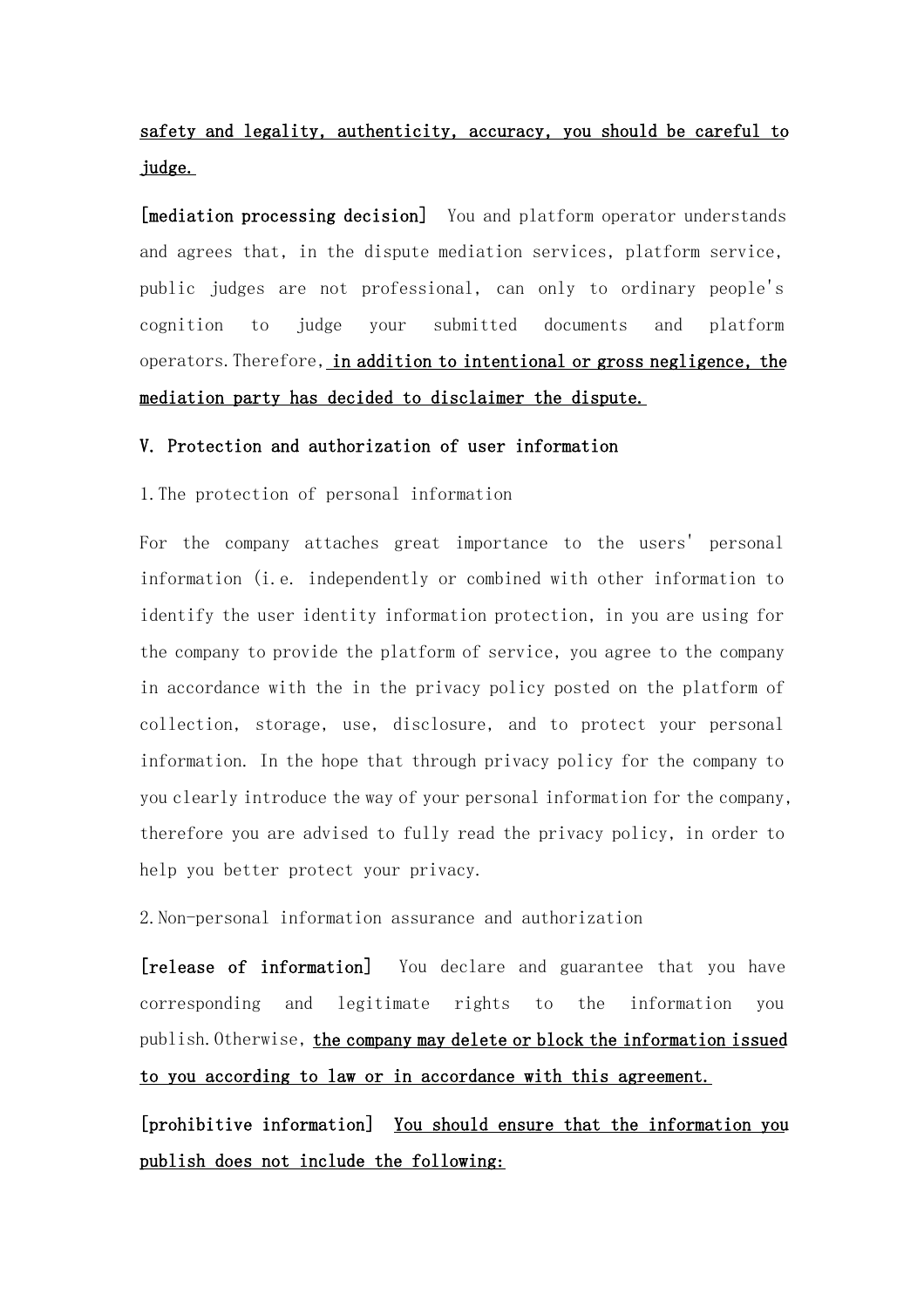(1) violation of the prohibition of laws and regulations of the state;

(2) political propaganda, feudalistic superstition, obscenity, pornography, gambling, violence, terror or abetting crimes;

(3) fraudulent, false, inaccurate or misleading;

(4) violating the intellectual property rights of others or involving third party business secrets and other proprietary rights;

(5) insulting, defaming, threatening or involving other people's legitimate rights and interests;

(6) possible damage, tampering with or deletion, affect the normal operation or unauthorized secret any system access platforms and other user data, personal data of the virus, Trojan, reptiles and other malicious software, program code;

(7) other breaches of social public interest or public morality or the provisions of the relevant platform agreements and rules are not suitable for release on the platform.

[authorized use] For you to provide, release, and formed in the platform service in addition to the personal information of text, images, video, audio and other non-personal information, during the term of the protection of the law you grant the permission for the company use rights for free and license to other third party to use and can own name infringement evidence and filed a lawsuit against a third party's rights. You agree to the storage, use, copy, for the company to revise, edit, publish, display, translate and distribute your personal information or its derivative works, and in the form of a known or development in the future, the media or technology within the above information into other works.

Vi. User defaults and handling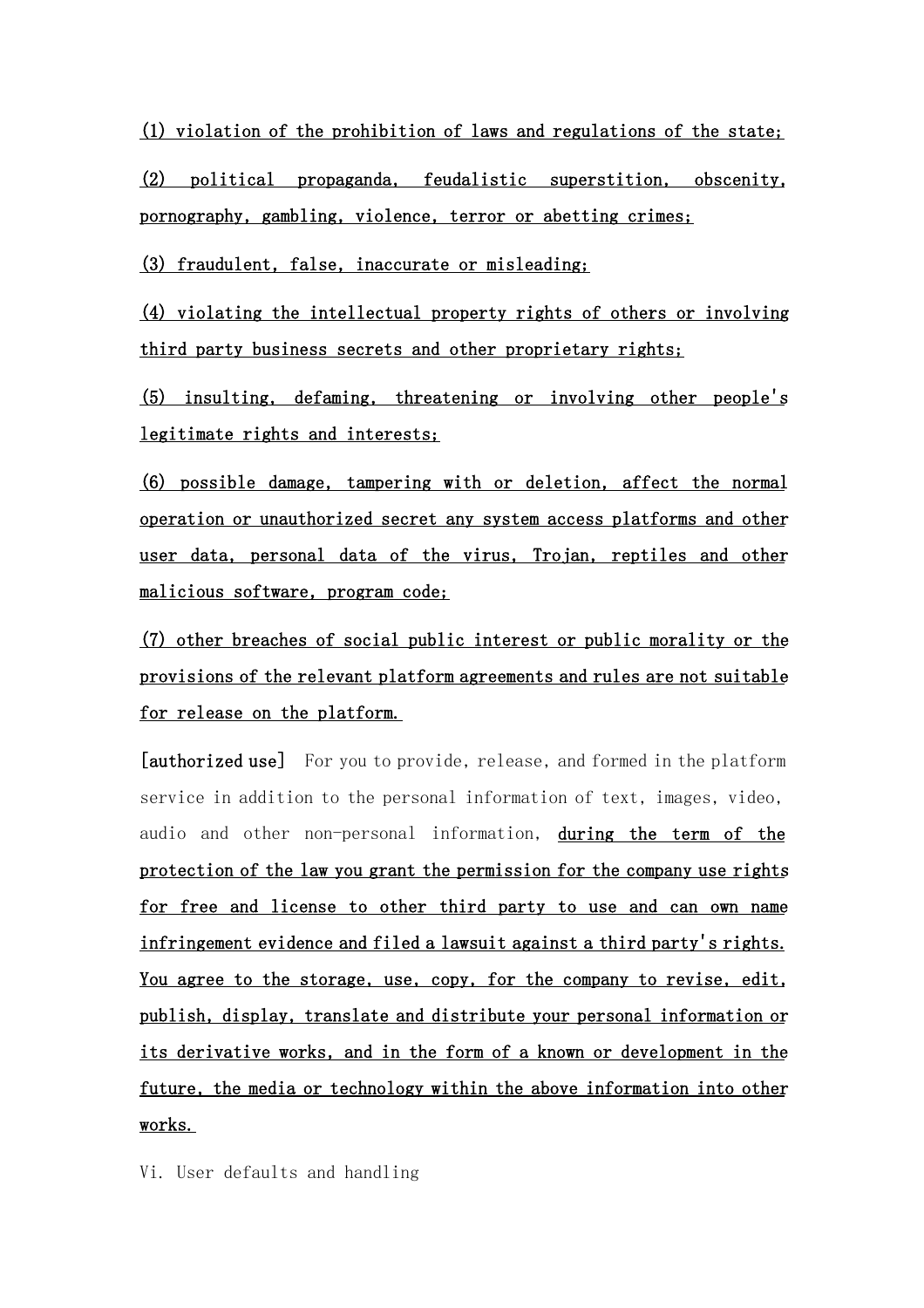# 1. Breach of contract that

If one of the following circumstances occurs, it shall be deemed as your default:

(1) violation of relevant laws and regulations when using platform services;

(2) breach of this agreement or the supplementary agreement of this agreement.

In order to adapt to the development of e-commerce and meet the demand of mass users for efficient and high-quality services, you understand and agree that the company can stipulate the procedures and standards for the default recognition in the platform rules. For example, the relationship between your user data and mass user data can be determined to determine whether you constitute a default. You are obliged to give full proof and reasonable explanation of your abnormal data, otherwise it will be deemed as a default.

## 2. Default handling measures

[information processing] If the information you post on the platform constitutes a breach of contract, the company may immediately delete and block the corresponding information according to the corresponding rules. For platform operators, the company can handle the packaging box products or services.

[behavioral limitations] You implement the behavior constitute a default on the platform, the company can according to the corresponding rules for you to perform account points, limited participation, suspended provide you with some or all of the services, draw processing measures such as liquidated damages. If your actions constitute a fundamental breach of contract, the company may seal your account and terminate the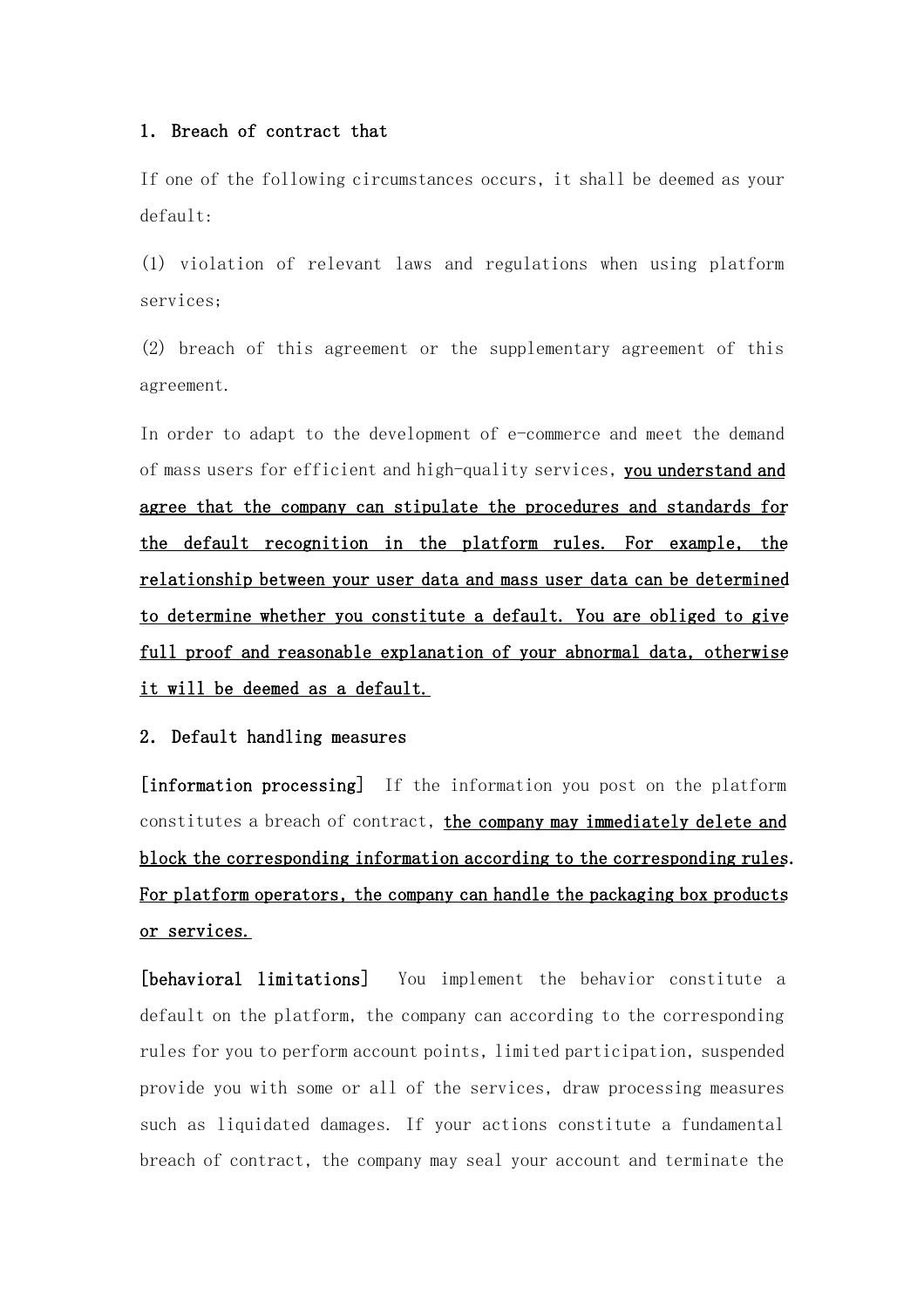service to you.

[processing results are shown] The company may make public information on the information of the above breach and other illegal information confirmed by the administrative or judicial authorities of the state.

## 3.Liability

If your actions cause losses to Zhongwei Company (including its own direct economic losses, loss of goodwill and indirect economic losses such as external compensation, settlement, legal fees, litigation fees, etc.), you should compensate Zhongwei Company for the above All losses. If your behavior causes Zhongwei Company to suffer a third party claiming rights, Zhongwei Company may recover all losses from you after assuming obligations to the third party for monetary payment.

#### 4.Specifically agreed

[commercial bribery] If you offer such as employees or consultants for the company in the physical, cash and cash equivalents, labor services, tourism and other value significantly beyond normal business interests, can be regarded as you have the commercial bribery.In the above situation, for the company can be immediately put an end to all the cooperation with you and charge you a penalty due to breach of contract and/or damages, in such amount to the company for your economic losses and reputation losses suffered by the bribery as a calculation basis.

[related processing] As you as a result of serious breach of contract in the termination of this agreement, for the company for the purpose of the order and protecting consumer rights and interests maintenance platform, can for the company to the cooperation with you in any other agreement to suspend or terminate the agreement of the measures, and inform you in the form of article 8 of the agreement contract.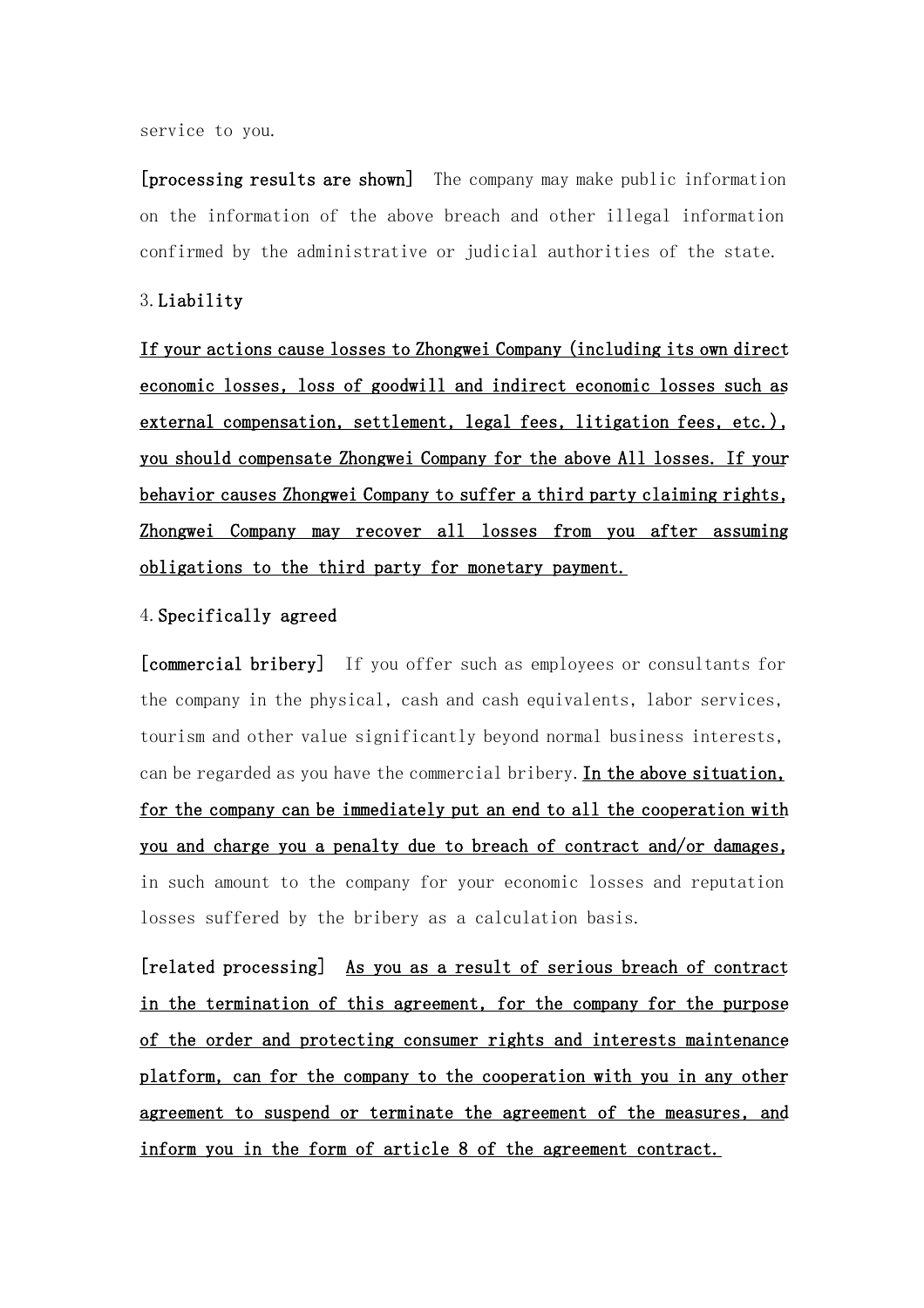As in other agreements signed with you for the company expressly agreed upon in the cooperation under this agreement to you for correlation, for maintenance platform for the company in order and protect consumers' rights and interests, the purpose of to suspend or terminate the agreement after receiving instructions and and inform you in article 8 of the agreement agreed by the way.

#### Vii. Changes to the agreement

1.May change according to the national laws and regulations for the company and maintaining trading order, to protect consumers' rights and interests needs, the supplementary agreement to modify this agreement from time to time, change after the agreement, the supplementary agreement (hereinafter referred to as the "change") will be through the legal procedure and inform you in article 8 of the agreement agreed by the way.

2.If you do not agree to change matters, you have the right to contact the company for feedback before the effective date of change is confirmed. If the feedback is adopted, the company will adjust the changes as appropriate.

3.If you do not agree with the change matters that have come into force, you should stop using the platform service on the effective date of the change, and the change will not be effective to you; If you continue to use the platform service after the change has entered into force, it is considered that you agree to the change that has been in force.

VIII. Notification

# 1.Effective contact information

(1) you in the register as a platform for users, and accept the platform service, you should offer to the company in the real and effective contact information (including your email address, phone number, address, etc.),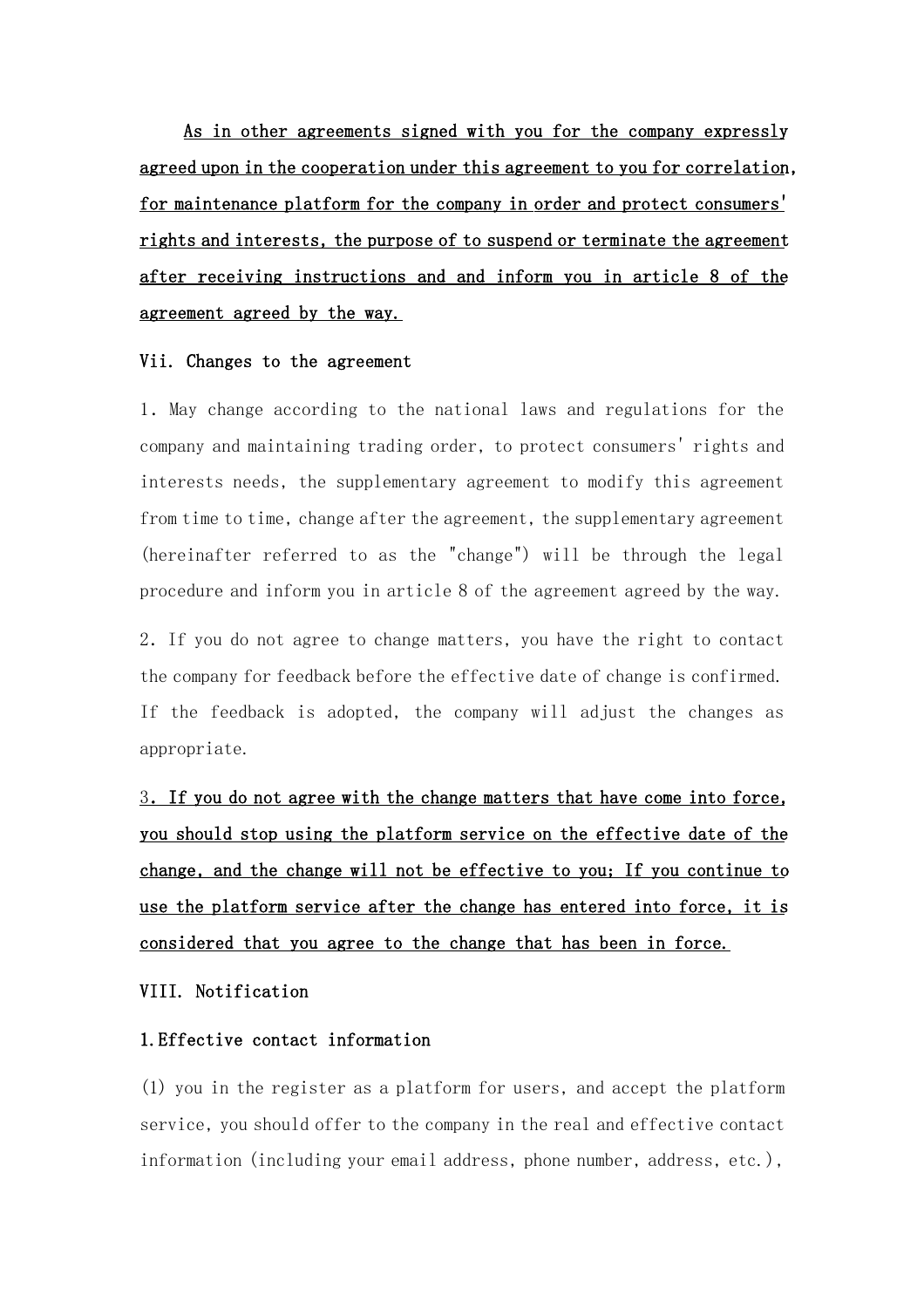the contact information is changed, you have an obligation to update relevant information, and can be connected.

(2) the system information generated by your users on the registration platform can also be used as your effective contact information.

# Will give you the contact way for the company in one or several of the service to you all kinds of notices, and the content of such notice may to your rights and obligations have a significant positive or negative impact, please make sure that your immediate attention.

You have the right to obtain commercial information such as advertisement information, promotion preference and other commercial information of your interest through the email address you filled in.If you are not willing to receive such information, you have the right to cancel the corresponding cancellation function provided by the company.

# 2.Service of notice

(1) the notice sent to you through the contact information for the company, which issued a written notice, in the form of electronic notice including but not limited to the platform, provide you with the contact phone number to send SMS, provide you with email addresses to send e-mails, system messages sent to your account and site information, after sending will be deemed delivered after the success, Written notice issued by paper carrier shall be deemed to be served on the fifth natural day after the delivery of the contact address.

(2) for any dispute caused by trading activities on the platform, you agree to the judicial organs (including but not limited to) of the people's court can be by SMS, E-mail or mail delivered to your legal documents (including but not limited to litigation documents). You specify to receive legal documents cell phone number, email and other contact information for your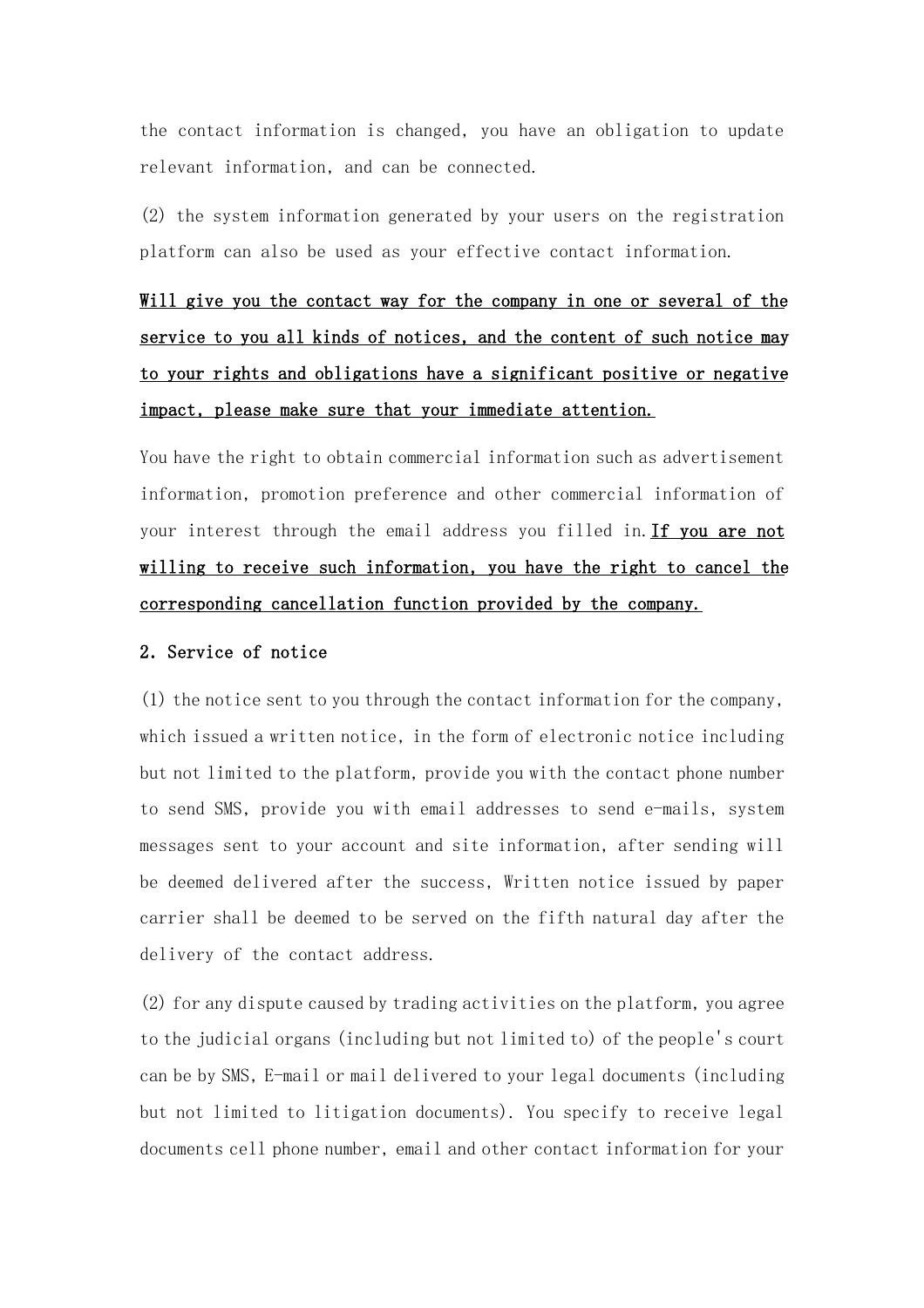registration and update the platform to provide mobile phone number, E-mail contact, the judicial organs to the above contact information deemed to be served as a legal document. The mailing address you specify is your legal contact address or the valid contact address you provide.

(3) you agree to the judicial authorities may take more than one or more ways of service of legal documents to you, the judicial organs to take a variety of ways to the legal document to you, the delivery time will be subject to the first arrived in the way of service.

(4) you agree that the above delivery mode is applicable to all judicial proceedings. Such as entering proceedings, including but not limited to one trial, second instance, retrial, execution and supervision procedure. You should ensure that the contact information provided is accurate, valid, and updated in real time. If due to provide contact information is not exact, or does not inform the change after contact, make legal documents could not be served or not timely delivery, shall be borne by you the possible legal consequences.

#### Ix. Termination of the agreement

## 1. Termination situation

[termination of user initiation] You have the right to terminate this agreement in any of the following ways:

(1) you cancel your account through the self-service service of the website when the conditions of the account cancellation of the platform are satisfied;

(2) before the change takes effect, you cease to use and express your unwillingness to accept the change;

(3) you are not willing to continue to use the platform service and meet the termination conditions of the platform.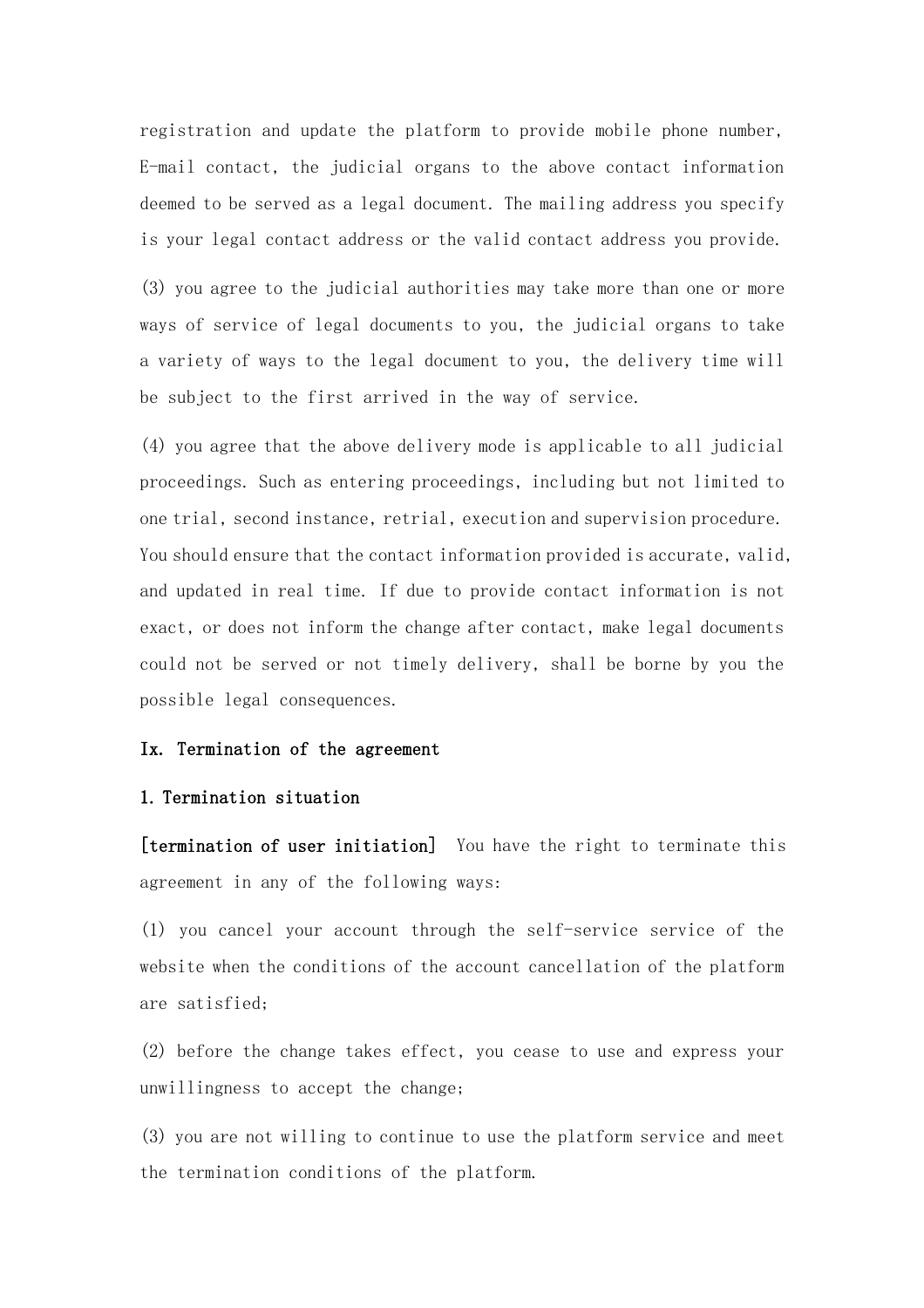[the termination of the company] In the event of the following circumstances, the company may terminate this agreement by informing you in the manner listed in article 8 of this agreement:

(1) if you violate this agreement, you will terminate this agreement in accordance with the terms of the breach;

(2) your information, publish illegal appropriation account, diddle property, counterfeits, disrupted the market order, take unfair means profit behavior, such as the basis for the company platform to seize the rules for your account;

(3) in addition to the above circumstances, the company has been seized by the company in accordance with the rules of the platform for the violation of the rules of the platform and the seriousness of the circumstances;

(4) your account is recovered by the company in accordance with this agreement;

(5) you are guilty of fraud, publication or sale of counterfeit or counterfeit goods, infringing upon the legitimate rights and interests of others or any other serious breach of contract;

(6) other situations where services should be terminated.

#### 2. Processing after termination of the agreement

[user information disclosure] After the termination of this agreement, the company shall not be obligated to disclose any information in your account to you or any third party that you have appointed except for the explicit provisions of the law.

[the company's rights] After the termination of this agreement, the company shall enjoy the following rights: